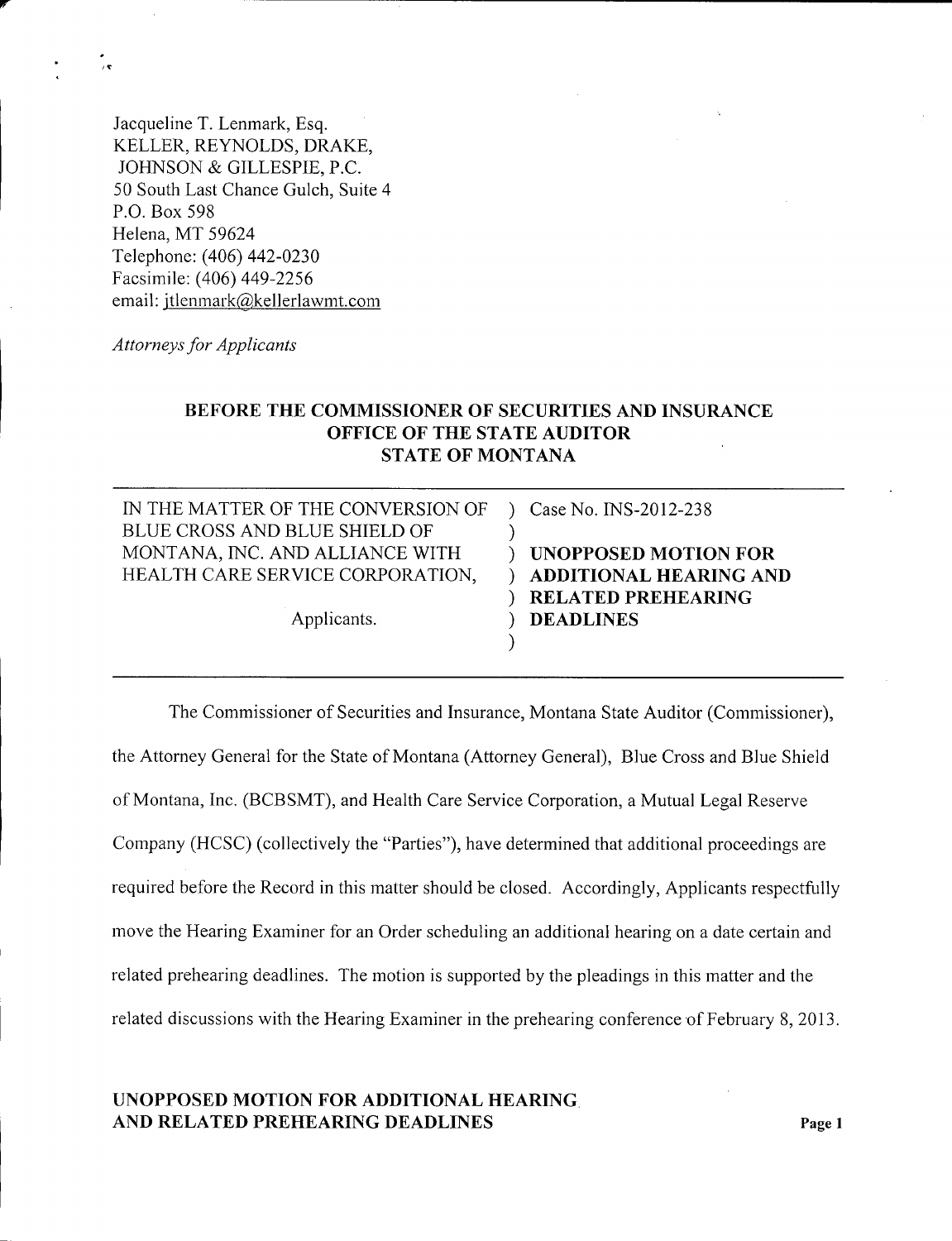A proposed Order is submitted for the Hearing Examiner's consideration.

Respectfully submitted this  $12<sup>th</sup>$  day of February, 2013.

KELLER, REYNOLDS, DRAKE, JOHNSON & GILLESPIE, P.C.

BY: saequiline 1. Leanark

Jacqueline T. Lenmark, Esq. 50 South Last Chance Gulch  $P.O.$  Box 598 Helena, Montana 59624

**UNOPPOSED MOTION FOR ADDITIONAL HEARING AND RELATED PREHEARING DEADLINES Page 2**